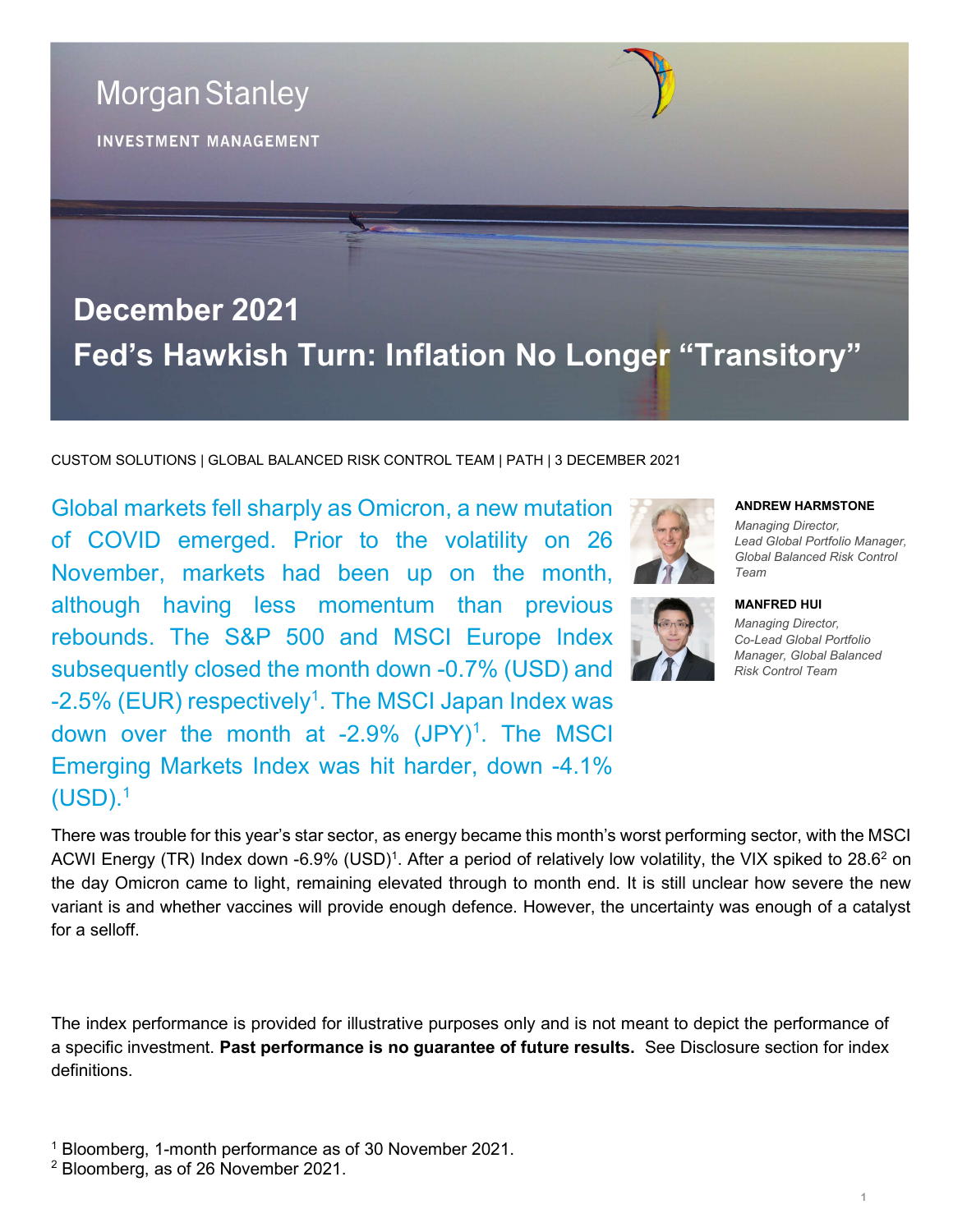### US interest rates likely to rise, but only moderately

Federal Reserve Chairman Jerome Powell's Senate testimony as November drew to a close, was surprisingly hawkish, despite acknowledging the risk of Omicron. Chairman Powell's indication that it is time to stop using the term "transitory" to describe inflation, accordingly triggered a negative market reaction. Indeed, if there are further port closures and supply issues as a result of this new variant of COVID, this is likely to exacerbate inflation. We expect US interest rates to rise, but only moderately because we expect the Fed to aim to minimise the impact on markets. However, in this higher risk environment, a path of normalisation for rates, which does not upset markets, but which effectively counters inflationary pressures, is getting increasingly difficult to achieve.

# Global shipping disruptions – are we there yet?

With global supply chain disruptions having been with us for much of 2021, due to a combination of demand induced by the pandemic and supply bottlenecks – many are asking when this will finally be alleviated. Industry surveys indicate that 50% of respondents expect to wait until 1H22 and 33% until 2H22 for normalisation<sup>3</sup>.

# Investment Implications

On a forward-looking basis, the rising uncertainty about how much the Fed may taper, suggests maintaining a cautious risk exposure. Having trimmed our overweight to value in September, we have trimmed our underweight to growth in November. We also reduced our position in energy and added to Chinese internet equities from a tactical standpoint:

### Global Energy

We have been overweight global energy since January 2021. We implemented this as part of our rotation to cyclicals and value. At the time, US and European energy were trading at a discount to the broader market, but fundamentals were improving. Since then, energy has soared and despite recent struggles, it is still the best performing sector year-to-date, with the MSCI ACWI Energy returning 32.2% (USD)<sup>4</sup>. With the US government taking action to curb the increase in oil prices – a trend which could cap the upside in the short term, we have trimmed to take profits.

### Chinese Internet Equities

We implemented a modest overweight to Chinese internet equities in September 2021, given strong fundamentals, stablising regulatory headwinds and attractive valuations since the more than 50% decline since February 2021's peak<sup>5</sup>. We added to this position, given we should be closer to the bottom of the regulatory cycle and valuations remain attractive.

<sup>3</sup> CNBC, New York Times, MS Research, MSIM. Data as of 15 October 2021. Forecasts/estimates are based on current market conditions, subject to change, and may not necessarily come to pass.

<sup>4</sup> Bloomberg, year-to-date performance as of 30 November 2021

<sup>&</sup>lt;sup>5</sup> As measured by the KraneShares CSI China Internet UCITS ETF. From 16 February 2021 to 30 September 2021 there was a drop of -55%. This is for illustrative purposes only and should not be deemed as a recommendation to buy or sell the ETF shown.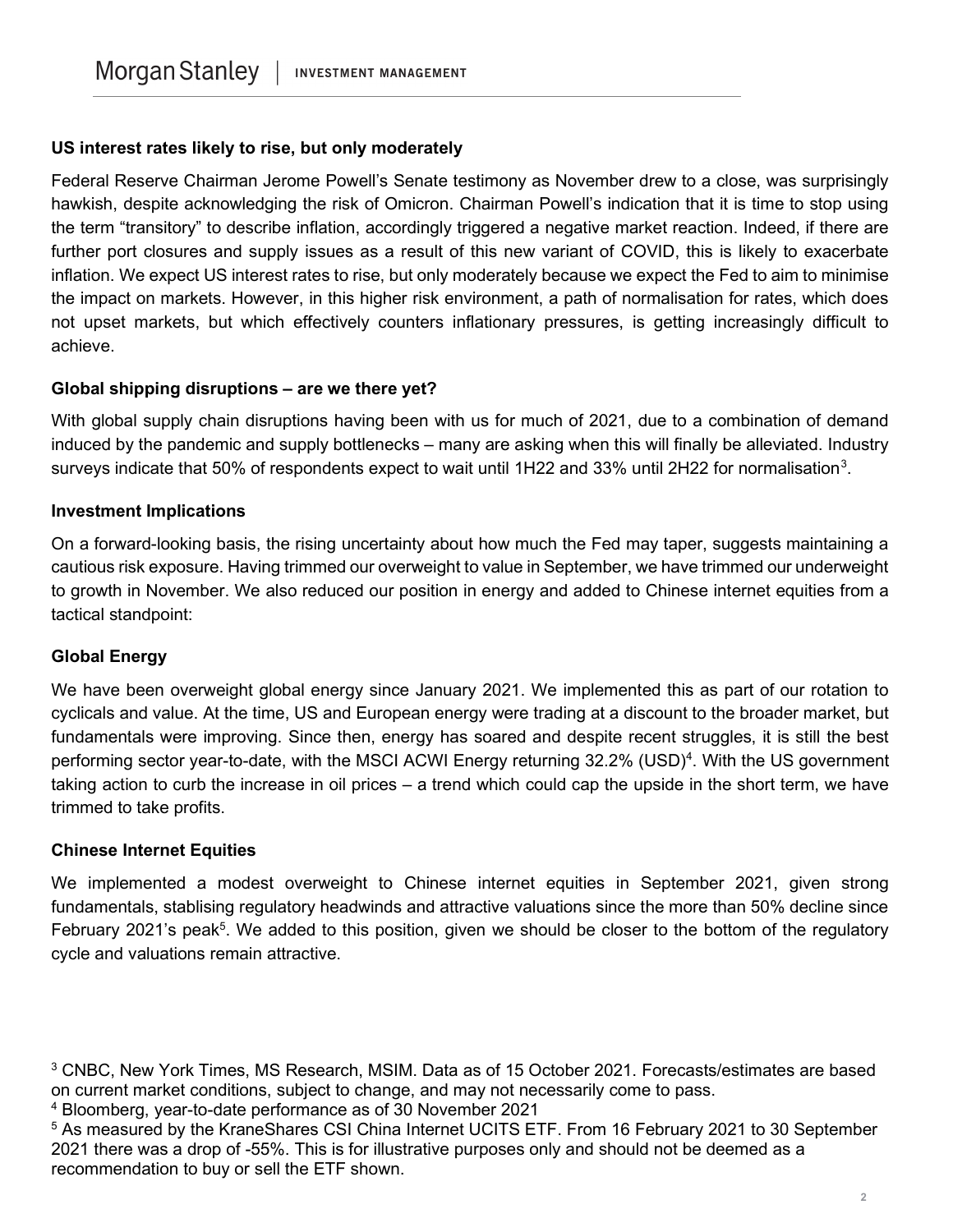# Tactical positioning

We have provided our tactical views below:



Source: MSIM GBaR team, as of 30 November 2021. For informational purposes and does not constitute an offer or a recommendation to buy or sell any particular security or to adopt any specific investment strategy. The tactical views expressed above are a broad reflection of our team's views and implementations, expressed for client communication purposes. The information herein does not contend to address the financial objectives, situation, or specific needs of any individual investor.

### RISK CONSIDERATIONS

There is no assurance that the Strategy will achieve its investment objective. Portfolios are subject to market risk, which is the possibility that the market values of securities owned by the portfolio will decline and that the value of portfolio shares may therefore be less than what you paid for them. Market values can change daily due to economic and other events (e.g. natural disasters, health crises, terrorism, conflicts and social unrest) that affect markets, countries, companies or governments. It is difficult to predict the timing, duration, and potential adverse effects (e.g. portfolio liquidity) of events. Accordingly, you can lose money investing in this portfolio. Please be aware that this strategy may be subject to certain additional risks. There is the risk that the Adviser's asset allocation methodology and assumptions regarding the Underlying Portfolios may be incorrect in light of actual market conditions and the Portfolio may not achieve its investment objective. Share prices also tend to be volatile and there is a significant possibility of loss. The portfolio's investments in commodity-linked notes involve substantial risks, including risk of loss of a significant portion of their principal value. In addition to commodity risk, they may be subject to additional special risks, such as risk of loss of interest and principal, lack of secondary market and risk of greater volatility, that do not affect traditional equity and debt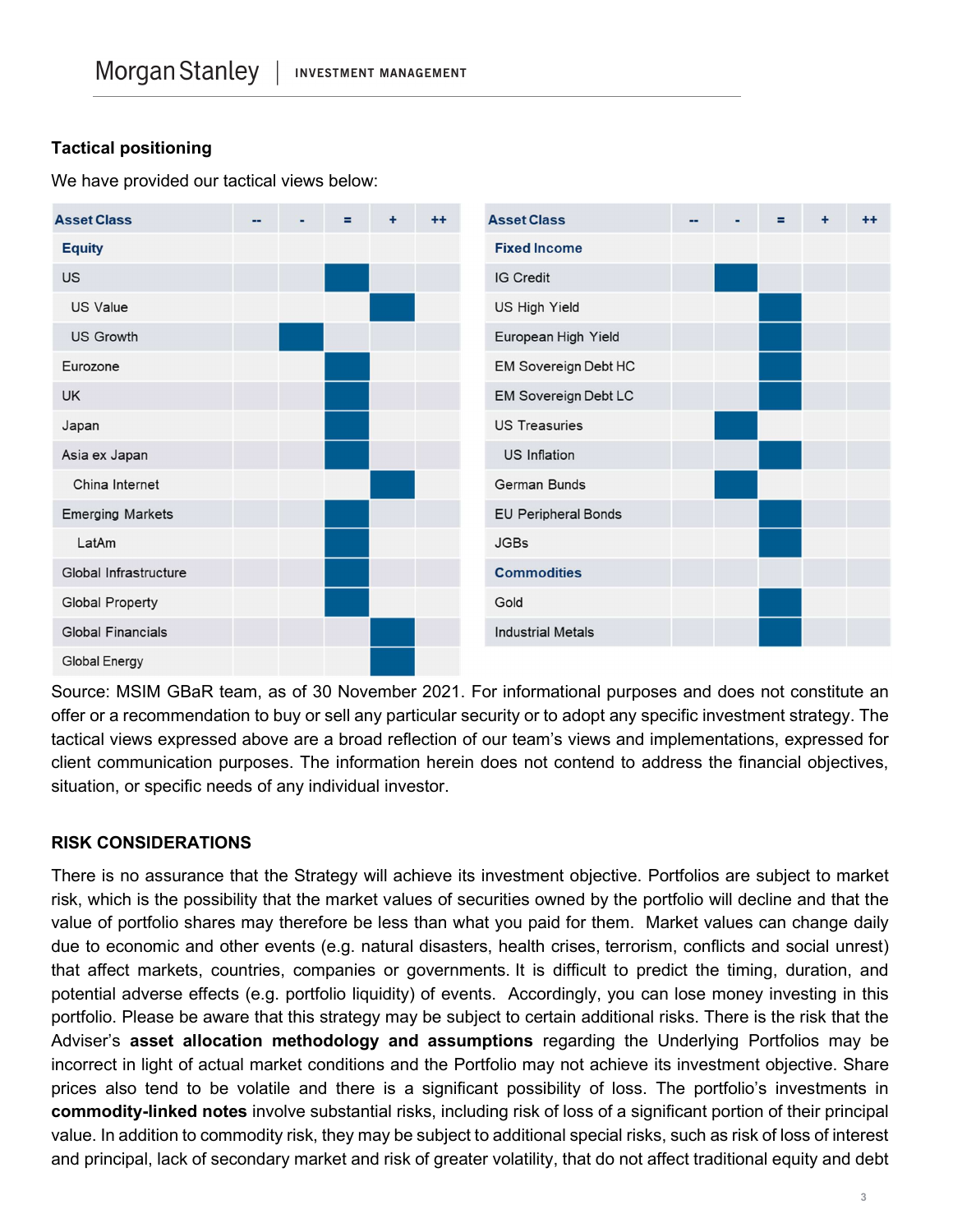securities. Currency fluctuations could erase investment gains or add to investment losses. Fixed-income securities are subject to the ability of an issuer to make timely principal and interest payments (credit risk), changes in interest rates (interest-rate risk), the creditworthiness of the issuer and general market liquidity (market risk). In a rising interest-rate environment, bond prices may fall and may result in periods of volatility and increased portfolio redemptions. In a declining interest-rate environment, the portfolio may generate less income. Longer-term securities may be more sensitive to interest rate changes. Equity and foreign securities are generally more volatile than fixed income securities and are subject to currency, political, economic and market risks. Equity values fluctuate in response to activities specific to a company. Stocks of small-capitalization companies carry special risks, such as limited product lines, markets and financial resources, and greater market volatility than securities of larger, more established companies. The risks of investing in emerging market countries are greater than risks associated with investments in foreign developed markets. Exchange traded funds (ETFs) shares have many of the same risks as direct investments in common stocks or bonds and their market value will fluctuate as the value of the underlying index does. By investing in exchange traded funds ETFs and other **Investment Funds**, the portfolio absorbs both its own expenses and those of the ETFs and Investment Funds it invests in. Supply and demand for ETFs and Investment Funds may not be correlated to that of the underlying securities. Derivative instruments can be illiquid, may disproportionately increase losses and may have a potentially large negative impact on the portfolio's performance. A currency forward is a hedging tool that does not involve any upfront payment. The use of leverage may increase volatility in the Portfolio.

#### INDEX DEFINITIONS

The indexes shown in this report are not meant to depict the performance of any specific investment, and the indexes shown do not include any expenses, fees or sales charges, which would lower performance. The indexes shown are unmanaged and should not be considered an investment. It is not possible to invest directly in an index.

KraneShares CSI China Internet ETF seeks to measure the performance of the investable universe of publicly traded China-based companies whose primary business or businesses are in the Internet and Internet-related sectors.

MSCI ACWI Energy Index includes large and mid cap securities across 23 Developed Markets (DM) and 27 Emerging Markets (EM) countries\*. All securities in the index are classified in the Energy as per the Global Industry Classification Standard (GICS®).

MSCI Europe Index: The MSCI Europe Index captures large and mid-cap representation across 15 Developed Markets (DM) countries in Europe.

MSCI Emerging Markets Index: The MSCI Emerging Markets Index (MSCI EM) is a free float-adjusted market capitalization weighted index that is designed to measure equity market performance of emerging markets.

MSCI Japan Index: The MSCI Japan Index is designed to measure the performance of the large and mid-cap segments of the Japanese market.

S&P 500 Index: The Standard & Poor's (S&P) 500 Index tracks the performance of 500 widely held, largecapitalization US stocks.

VIX©: This is a trademarked ticker symbol for the Chicago Board Options Exchange Market Volatility Index, a popular measure of the implied volatility of S&P 500 Index options. Often referred to as the fear index or the fear gauge, it represents one measure of the market's expectation of stock market volatility over the next 30-day period.

#### **DISCLOSURES**

The views and opinions are those of the author as of the date of publication and are subject to change at any time due to market or economic conditions and may not necessarily come to pass. Furthermore, the views will not be updated or otherwise revised to reflect information that subsequently becomes available or circumstances existing, or changes occurring, after the date of publication. The views expressed do not reflect the opinions of all portfolio managers at Morgan Stanley Investment Management (MSIM) or the views of the firm as a whole, and may not be reflected in all the strategies and products that the Firm offers.

Forecasts and/or estimates provided herein are subject to change and may not actually come to pass. Information regarding expected market returns and market outlooks is based on the research, analysis and opinions of the authors. These conclusions are speculative in nature, may not come to pass and are not intended to predict the future performance of any specific Morgan Stanley Investment Management product.

Except as otherwise indicated, the views and opinions expressed herein are those of the portfolio management team, are based on matters as they exist as of the date of preparation and not as of any future date, and will not be updated or otherwise revised to reflect information that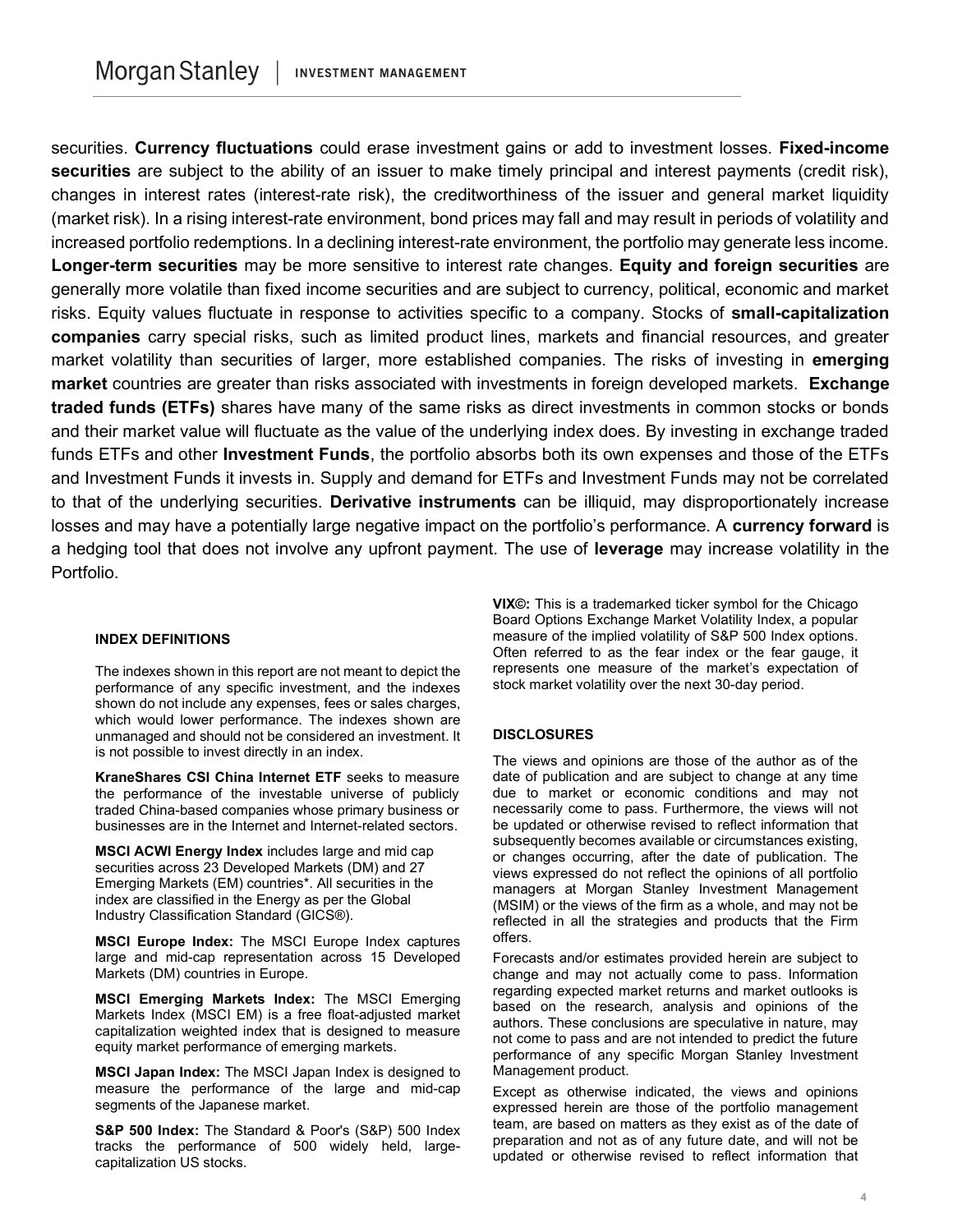subsequently becomes available or circumstances existing, or changes occurring, after the date hereof.

Certain information herein is based on data obtained from third party sources believed to be reliable. However, we have not verified this information, and we make no representations whatsoever as to its accuracy or completeness.

The information herein is a general communications which is not impartial and has been prepared solely for information and educational purposes and does not constitute an offer or a recommendation to buy or sell any particular security or to adopt any specific investment strategy. The material contained herein has not been based on a consideration of any individual client circumstances and is not investment advice, nor should it be construed in any way as tax, accounting, legal or regulatory advice. To that end, investors should seek independent legal and financial advice, including advice as to tax consequences, before making any investment decision.

Past performance is no guarantee of future results. Charts and graphs provided herein are for illustrative purposes only.

This communication is not a product of Morgan Stanley's Research Department and should not be regarded as a research recommendation. The information contained herein has not been prepared in accordance with legal requirements designed to promote the independence of investment research as is not subject to any prohibition on dealing ahead of the dissemination of investment research.

There is no guarantee that any investment strategy will work under all market conditions, and each investor should evaluate their ability to invest for the long-term, especially during periods of downturn in the market. Prior to investing, investors should carefully review the product's relevant offering document. There are important differences in how the strategy is carried out in each of the investment vehicles.

### DISTRIBUTION

This communication is only intended for and will only be distributed to persons resident in jurisdictions where such distribution or availability would not be contrary to local laws or regulations.

EMEA: This marketing communication has been issued by MSIM Fund Management (Ireland) Limited. MSIM Fund Management (Ireland) Limited is regulated by the Central Bank of Ireland. MSIM Fund Management (Ireland) Limited is incorporated in Ireland as a private company limited by shares with company registration number 616661 and has its registered address at The Observatory, 7-11 Sir John Rogerson's Quay, Dublin 2, D02 VC42, Ireland.

Ireland: MSIM Fund Management (Ireland) Limited. Registered Office: The Observatory, 7-11 Sir John Rogerson's, Quay, Dublin 2, Ireland. Registered in Ireland under company number 616661. Regulated by the Central Bank of Ireland. United Kingdom: Morgan Stanley Investment Management Limited is authorised and regulated by the Financial Conduct Authority. Registered in England. Registered No.

1981121. Registered Office: 25 Cabot Square, Canary Wharf, London E14 4QA, authorised and regulated by the Financial Conduct Authority. Dubai: Morgan Stanley Investment Management Limited (Representative Office, Unit Precinct 3-7th Floor-Unit 701 and 702, Level 7, Gate Precinct Building 3, Dubai International Financial Centre, Dubai, 506501, United Arab Emirates. Telephone: +97 (0)14 709 7158). Germany: MSIM Fund Management (Ireland) Limited Niederlassung Deutschland Junghofstrasse 13-15 60311 Frankfurt Deutschland (Gattung: Zweigniederlassung (FDI) gem. § 53b KWG). Italy: MSIM Fund Management (Ireland) Limited, Milan Branch (Sede Secondaria di Milano) is a branch of MSIM Fund Management (Ireland) Limited, a company registered in Ireland, regulated by the Central Bank of Ireland, and whose registered office is at The Observatory, 7-11 Sir John Rogerson's Quay, Dublin 2, D02 VC42, Ireland. MSIM Fund Management (Ireland) Limited Milan Branch (Sede Secondaria di Milano) with seat in Palazzo Serbelloni Corso Venezia, 16 20121 Milano, Italy, is registered in Italy with company number and VAT number 11488280964. The Netherlands: MSIM Fund Management (Ireland) Limited, Rembrandt Tower, 11th Floor Amstelplein 1 1096HA, Netherlands. Telephone: 31 2-0462-1300. Morgan Stanley Investment Management is a branch office of MSIM Fund Management (Ireland) Limited. MSIM Fund Management (Ireland) Limited is regulated by the Central Bank of Ireland. France: MSIM Fund Management (Ireland) Limited, Paris Branch is a branch of MSIM Fund Management (Ireland) Limited, a company registered in Ireland, regulated by the Central Bank of Ireland and whose registered office is at The Observatory, 7-11 Sir John Rogerson's Quay, Dublin 2, D02 VC42, Ireland. MSIM Fund Management (Ireland) Limited Paris Branch with seat at 61 rue de Monceau 75008 Paris, France, is registered in France with company number 890 071 863 RCS. Spain: MSIM Fund Management (Ireland) Limited, Sucursal en España is a branch of MSIM Fund Management (Ireland) Limited, a company registered in Ireland, regulated by the Central Bank of Ireland and whose registered office is at The Observatory, 7-11 Sir John Rogerson's Quay, Dublin 2, D02 VC42, Ireland. MSIM Fund Management (Ireland) Limited, Sucursal en España with seat in Calle Serrano 55, 28006, Madrid, Spain, is registered in Spain with tax identification number W0058820B. Switzerland: Morgan Stanley & Co. International plc, London, Zurich Branch Authorised and regulated by the Eidgenössische Finanzmarktaufsicht ("FINMA"). Registered with the Register of Commerce Zurich CHE-115.415.770. Registered Office: Beethovenstrasse 33, 8002 Zurich, Switzerland, Telephone +41 (0) 44 588 1000. Facsimile Fax: +41(0) 44 588 1074.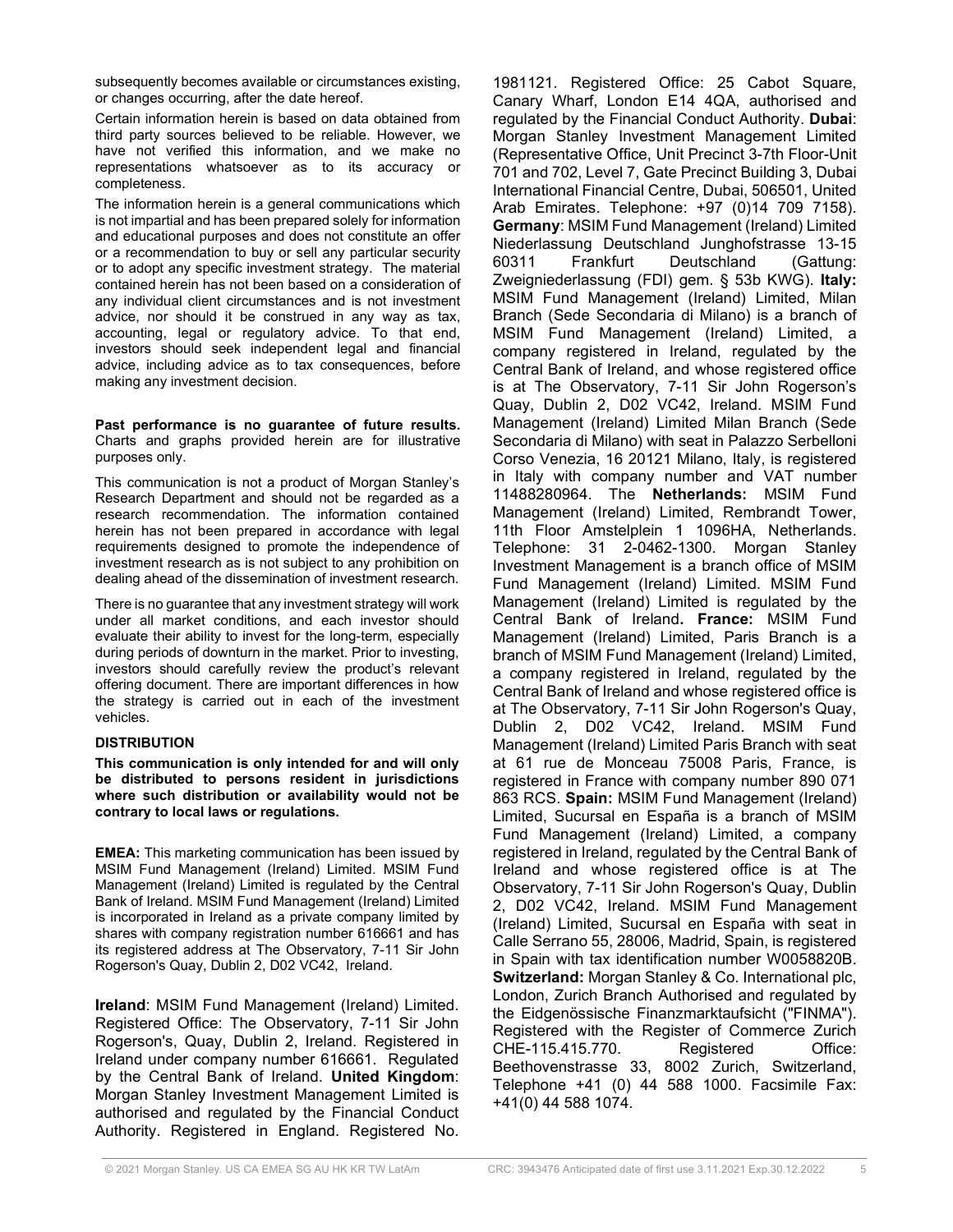Hong Kong: This document has been issued by Morgan Stanley Asia Limited for use in Hong Kong and shall only be made available to "professional investors" as defined under the Securities and Futures Ordinance of Hong Kong (Cap 571). The contents of this document have not been reviewed nor approved by any regulatory authority including the Securities and Futures Commission in Hong Kong. Accordingly, save where an exemption is available under the relevant law, this document shall not be issued, circulated, distributed, directed at, or made available to, the public in Hong Kong.

#### U.S.

A separately managed account may not be appropriate for all investors. Separate accounts managed according to the strategy include a number of securities and will not necessarily track the performance of any index. Please consider the investment objectives, risks and fees of the strategy carefully before investing. A minimum asset level is required. For important information about the investment manager, please refer to Form ADV Part 2.

Please consider the investment objectives, risks, charges and expenses of the funds carefully before investing. The prospectuses contain this and other information about the funds. To obtain a prospectus, please download one at morganstanley.com/im or call 1-800-548- 7786. Please read the prospectus carefully before investing.

Morgan Stanley Distribution, Inc. serves as the distributor for Morgan Stanley Funds.

#### NOT FDIC INSURED | OFFER NO BANK GUARANTEE | MAY LOSE VALUE | NOT INSURED BY ANY FEDERAL GOVERNMENT AGENCY | NOT A BANK DEPOSIT

Singapore: This publication should not be considered to be the subject of an invitation for subscription or purchase, whether directly or indirectly, to the public or any member of the public in Singapore other than (i) to an institutional investor under section 304 of the Securities and Futures Act, Chapter 289 of Singapore ("SFA"), (ii) to a "relevant person" (which includes an accredited investor) pursuant to section 305 of the SFA, and such distribution is in accordance with the conditions specified in section 305 of the SFA; or (iii) otherwise pursuant to, and in accordance with the conditions of, any other applicable provision of the SFA. This publication has not been reviewed by the Monetary Authority of Singapore.

Australia: This publication is disseminated in Australia by Morgan Stanley Investment Management (Australia) Pty Limited ACN: 122040037, AFSL No. 314182, which accepts responsibility for its contents. This publication, and any access to it, is intended only for "wholesale clients" within the meaning of the Australian Corporations Act.

Taiwan: This material is provided for information purposes only and does not constitute a solicitation where such a solicitation is unlawful. The products mentioned herein this material may or may not have been registered with the Securities and Futures Bureau of the Financial Supervisory Commission in Taiwan, Republic of China ("ROC")

pursuant to relevant securities laws and regulations. Such products may only be made available in the ROC if they are (a) registered for public sale in the ROC or (b) availed on a private placement basis to specified financial institutions and other entities and individuals meeting specific criteria pursuant to the private placement provisions of the ROC Rules Governing Offshore Funds.

Korea: This material is not, and under no circumstances is to be construed as an offering of securities in Korea. No representation is being made with respect to the eligibility of any recipients of this material under the laws of Korea, including but without limitation, the Foreign Exchange Transaction Law and Regulations thereunder. The Fund's mentioned herein this material may or may not have been registered with the Financial Services Commission of Korea under the Financial Investment Services and Capital Markets Act and may not be offered directly or indirectly, in Korea or to any resident of Korea except pursuant to applicable laws and regulations of Korea.

Japan: For professional investors, this document is circulated or distributed for informational purposes only. For those who are not professional investors, this document is provided in relation to Morgan Stanley Investment Management (Japan) Co., Ltd. ("MSIMJ")'s business with respect to discretionary investment management agreements ("IMA") and investment advisory agreements ("IAA"). This is not for the purpose of a recommendation or solicitation of transactions or offers any particular financial instruments. Under an IMA, with respect to management of assets of a client, the client prescribes basic management policies in advance and commissions MSIMJ to make all investment decisions based on an analysis of the value, etc. of the securities, and MSIMJ accepts such commission. The client shall delegate to MSIMJ the authorities necessary for making investment. MSIMJ exercises the delegated authorities based on investment decisions of MSIMJ, and the client shall not make individual instructions. All investment profits and losses belong to the clients; principal is not guaranteed. Please consider the investment objectives and nature of risks before investing. As an investment advisory fee for an IAA or an IMA, the amount of assets subject to the contract multiplied by a certain rate (the upper limit is 2.20% per annum (including tax)) shall be incurred in proportion to the contract period. For some strategies, a contingency fee may be incurred in addition to the fee mentioned above. Indirect charges also may be incurred, such as brokerage commissions for incorporated securities. Since these charges and expenses are different depending on a contract and other factors, MSIMJ cannot present the rates, upper limits, etc. in advance. All clients should read the Documents Provided Prior to the Conclusion of a Contract carefully before executing an agreement. This document is disseminated in Japan by MSIMJ, Registered No. 410 (Director of Kanto Local Finance Bureau (Financial Instruments Firms)), Membership: the Japan Securities Dealers Association, The Investment Trusts Association, Japan, the Japan Investment Advisers Association and the Type II Financial Instruments Firms Association.

#### Canada

FOR USE ONLY WITH "PERMITTED CLIENTS" UNDER CANADIAN LAW. MAY NOT BE USED WITH THE GENERAL PUBLIC. This presentation is communicated in Canada by Morgan Stanley Investment Management Inc.